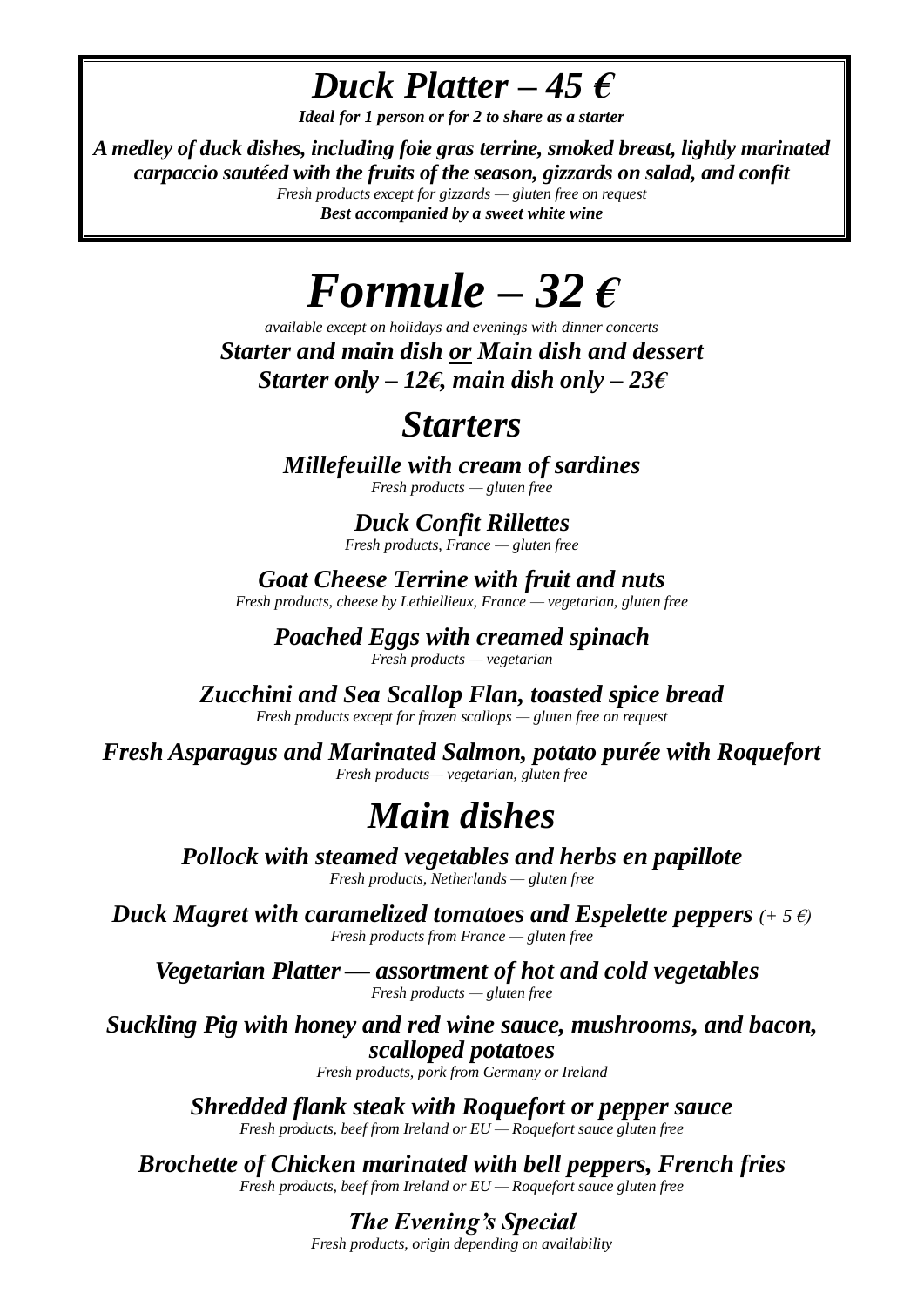# *A la carte*

## *Starters*

| <b>Traditional French Onion Soup au gratin</b><br>Fresh products $-\rho$ gluten free on request                      |                 |  |
|----------------------------------------------------------------------------------------------------------------------|-----------------|--|
| <b>Scottish Salmon Carpaccio with citrus marinade</b><br>Salmon from Scotland, our preparation $-$ gluten free       | 15 $\epsilon$   |  |
| Spaghetti with Burgundy Snails and garlic cream<br>Fresh products except frozen snails, EU                           | 18 $\epsilon$   |  |
| <b>Bouchot Mussels mariniere, flavored with curry</b><br>Fresh mussels, France — vegetarian, gluten free             | 15 $\epsilon$   |  |
| Caesar Salad with shrimp and vegetables<br>Fresh chicken, France $-$ gluten free                                     | 15 $\epsilon$   |  |
| <b>Duck Foie Gras</b>                                                                                                |                 |  |
| <b>Terrine with toast</b>                                                                                            |                 |  |
| Tapas with marinated torchon foie gras and fresh fruit, radish, arugula<br>$\blacksquare$                            |                 |  |
| <b>Pan-fried in veal sauce with spiced mango</b><br>Fresh products, foie gras from France $-$ gluten free on request | 19 <sub>f</sub> |  |
| Gillardeau $N^{\bullet}$ 3 Oysters<br>6                                                                              |                 |  |
| $France - gluten free$<br>12                                                                                         | 49 E            |  |

## *Main dishes*

| Fillet of sole meuniere with black lemon and thieboudien rice<br>Fresh products, origin Netherlands when available $-$ gluten-free       |               |
|------------------------------------------------------------------------------------------------------------------------------------------|---------------|
| <b>Grilled Rack of Lamb with feta cream, garlic potatoes</b><br>Fresh products, lamb from UK                                             | 29 $\epsilon$ |
| Sautéed Sea Scallops, white and green asparagus, tomato vinaigrette 36 $\epsilon$<br>Fresh products, various origins                     |               |
| Vegetarian Platter — assortment of hot and cold vegetables<br>Fresh products $-\rho$ gluten free                                         | 22 $\epsilon$ |
| <b>Beef Tenderloin with Roquefort, bearnaise, or pepper sauce</b><br>Fresh products, Ireland or other $EU - Roquefort$ sauce gluten free | 35 $\epsilon$ |

#### *The Evening's Special*

*Depending on availability; price may vary*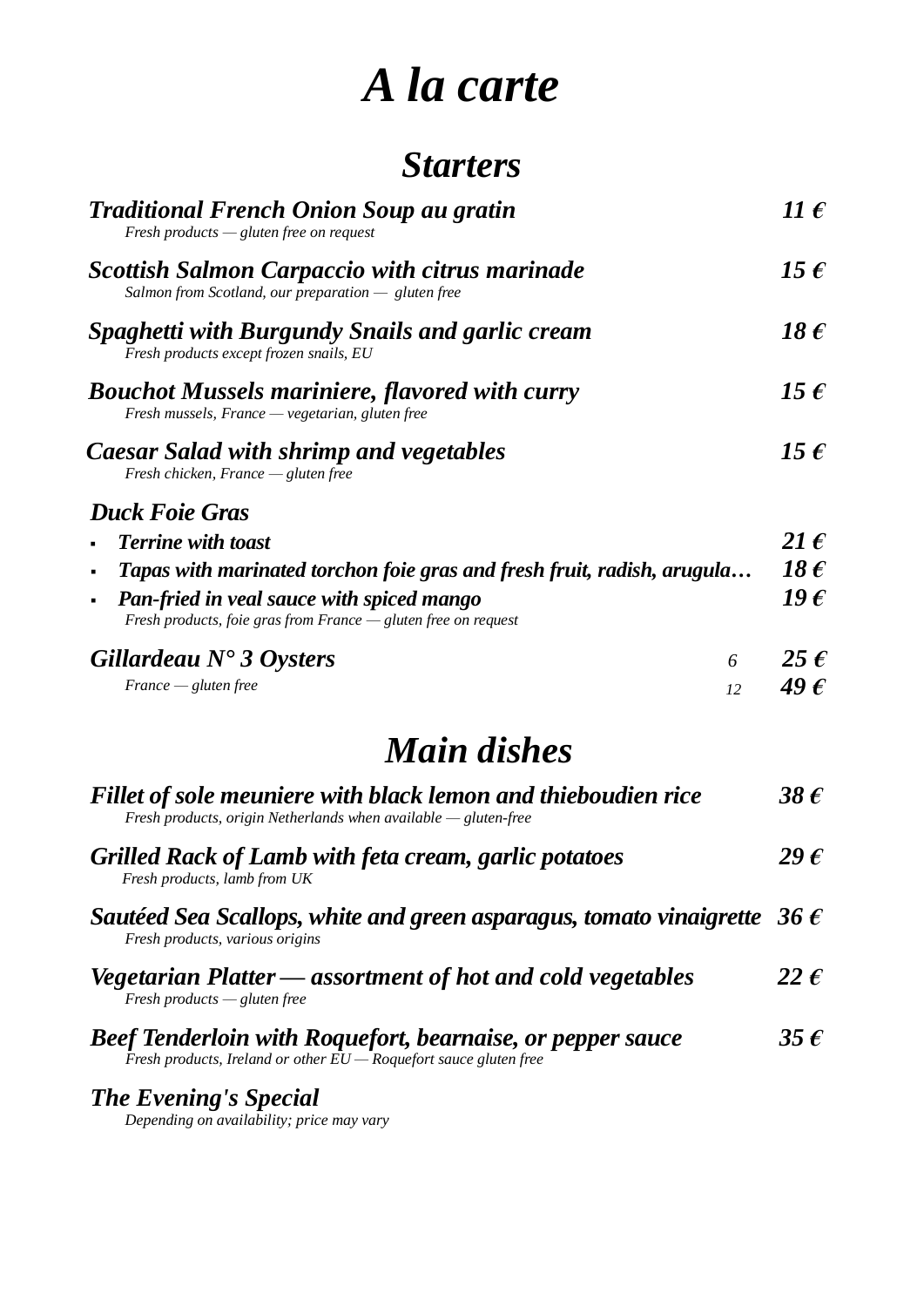#### *Main dish and dessert – 19 € for young diners under 10*

*Main dish — Chicken Brochette, Salmon, or equivalent Dessert — Crème Brûlée, 2 scoops of Ice Cream, or equivalent*

#### *To accompany your choices*

| <i>Spaghetti</i>             | 7 $\epsilon$ | Mixed salad, crudités $10\epsilon$ |              |
|------------------------------|--------------|------------------------------------|--------------|
| <b>French fried potatoes</b> | $6\epsilon$  | <b>Green</b> salad                 | $8\epsilon$  |
| <b>Scalloped potatoes</b>    | $5\epsilon$  | Mixed vegetables                   | 7 $\epsilon$ |
| <b>Gluten-free bread</b>     | $5\epsilon$  | <b>Green beans</b>                 | 7€           |
|                              |              | Extra sauce                        | $3\epsilon$  |

# *Cheese Tray – 15 €*

*Choice of 3 aged cheeses per person from the chef's selection of the season's best*

*All our meats come from the European Union. Overall, nearly 90% of our products are fresh, respecting the rules of food hygiene and traceability. Ingredients that cannot be found may be replaced by other items available in our market. Thank you for your comprehension.*

*Our partners and suppliers Meat Boucherie Lalauze · 15-17 avenue Corentin Cariou 75019 Paris*

*Fish Poissonnerie Fine de France · 84 rue des Dames 75017 Paris*

*Duck*

*Maison Masse "La Maison du Foie Gras" · 54 avenue de Normandie 94150 Rungis* 

*Fruits and vegetables Prim fruits · 13 rue des Cerisiers 91028 Évry*

*Cheese and dairy products Artisan Fromager Lethielleux · 49150 Fougères Doma Frais · 1 avenue des Froides Bouilles 91420 Morangis*